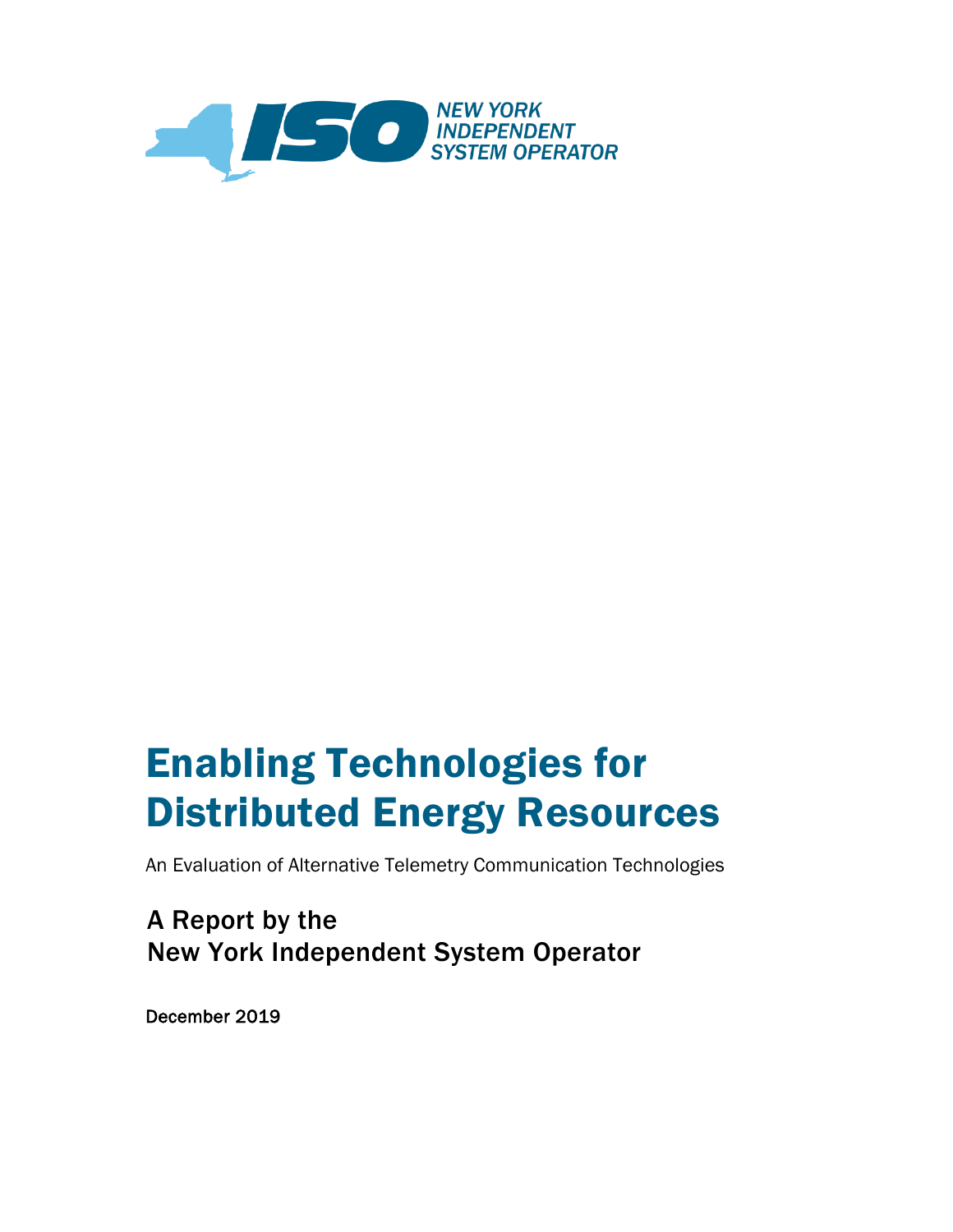

# **Table of Contents**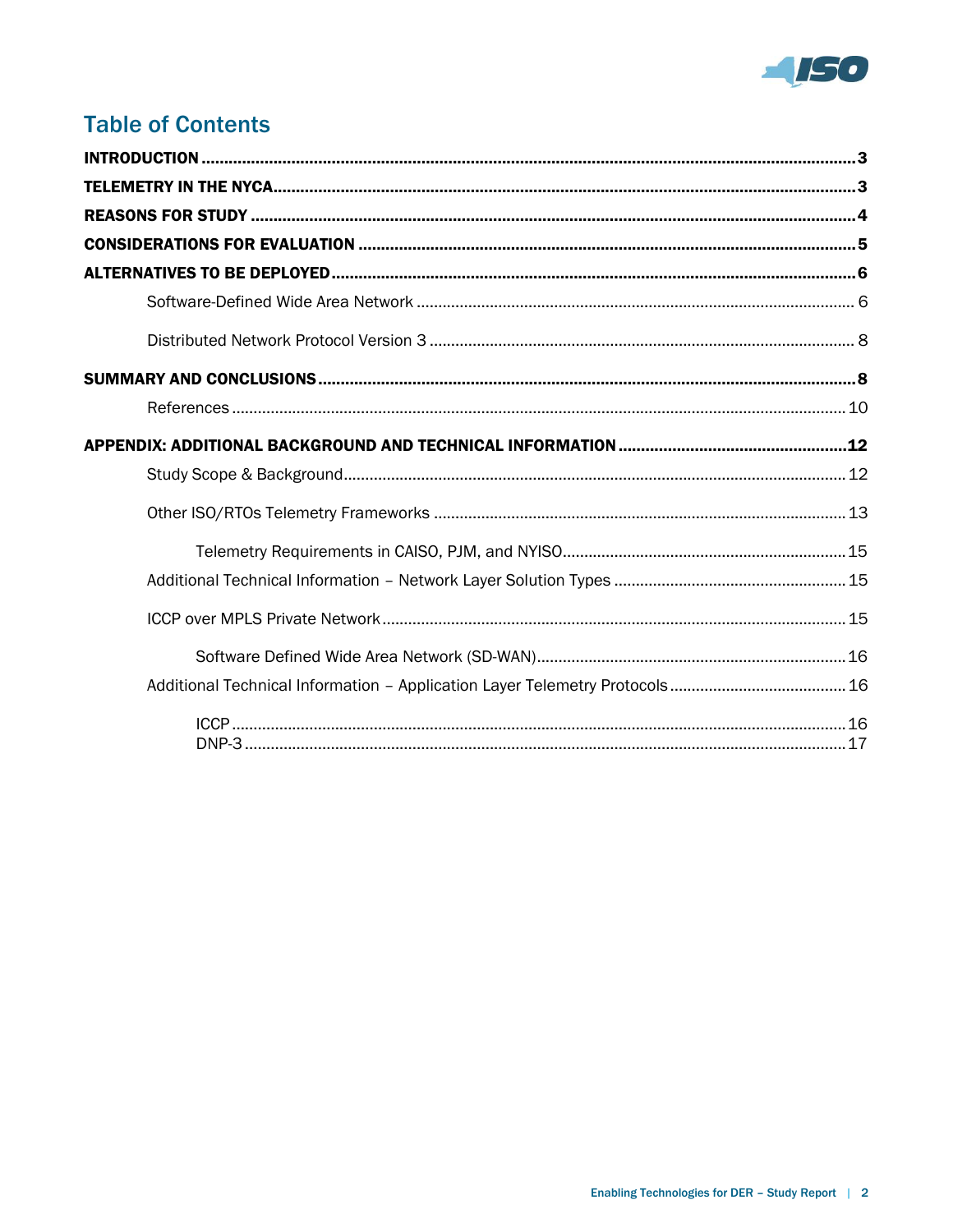

# <span id="page-2-0"></span>Introduction

The NYISO utilizes real-time telemetry data to ensure the safe and reliable operation of the New York State Transmission System. Telemetry data exchanged through direct connections with New York's Transmission Owners (TOs) and certain Resources allow the NYISO to balance Load and Generation throughout the New York Control Area (NYCA) and with neighboring Control Areas.

The NYISO currently utilizes Inter-Control Center Communications Protocol (ICCP) over Multi-Protocol Label Switching (MPLS) on dedicated Tier 1 (T1) circuits to send and receive telemetry data. This telemetry infrastructure has historically proven reliable, and the NYISO expects it to continue to meet established performance standards in the future. However, alternatives to an MPLS-based communication path may be available at lower cost and with quicker installation and set-up times, providing benefits to market participants with small MW portfolios.

Recent NYISO market design initiatives have developed participation models and market rules to accommodate the operating characteristics of Energy Storage Resources (ESR) and Distributed Energy Resources (DER). While these new participation models reduce barriers to ESR and DER market entry, the NYISO is also evaluating whether existing processes and procedures will need revision, and if so, what changes can be made. As part of that evaluation, the NYISO undertook a review of the existing telemetry communication requirements and framework, and investigated whether new telemetry technology may be available to help facilitate ESR and DER integration.

As a result of this investigation, the NYISO determined that a public internet based Software-Defined Wide Area Network (SD-WAN) is a viable alternative that meets the NYISO's operational needs. The NYISO also investigated the use of Distributed Network Protocol Version 3 (DNP-3) for a telemetry data encryption alternative to the existing ICCP, as this is an industry-standard protocol that New York's TOs already support.

The NYISO's study examined security, reliability, and regulatory significance of utilizing SD-WAN technology. This report presents an overview of the NYISO's approach to evaluating new telemetry solutions, performance considerations, and characteristics of the SD-WAN and DNP-3 telemetry technologies that the NYISO examined in order to determine the most viable alternatives.

### <span id="page-2-1"></span>Telemetry in the NYCA

The NYISO uses telemetry signals to efficiently and accurately dispatch Resources to meet load and reliably operate the New York State electricity grid. The NYISO's telemetry framework is comprised of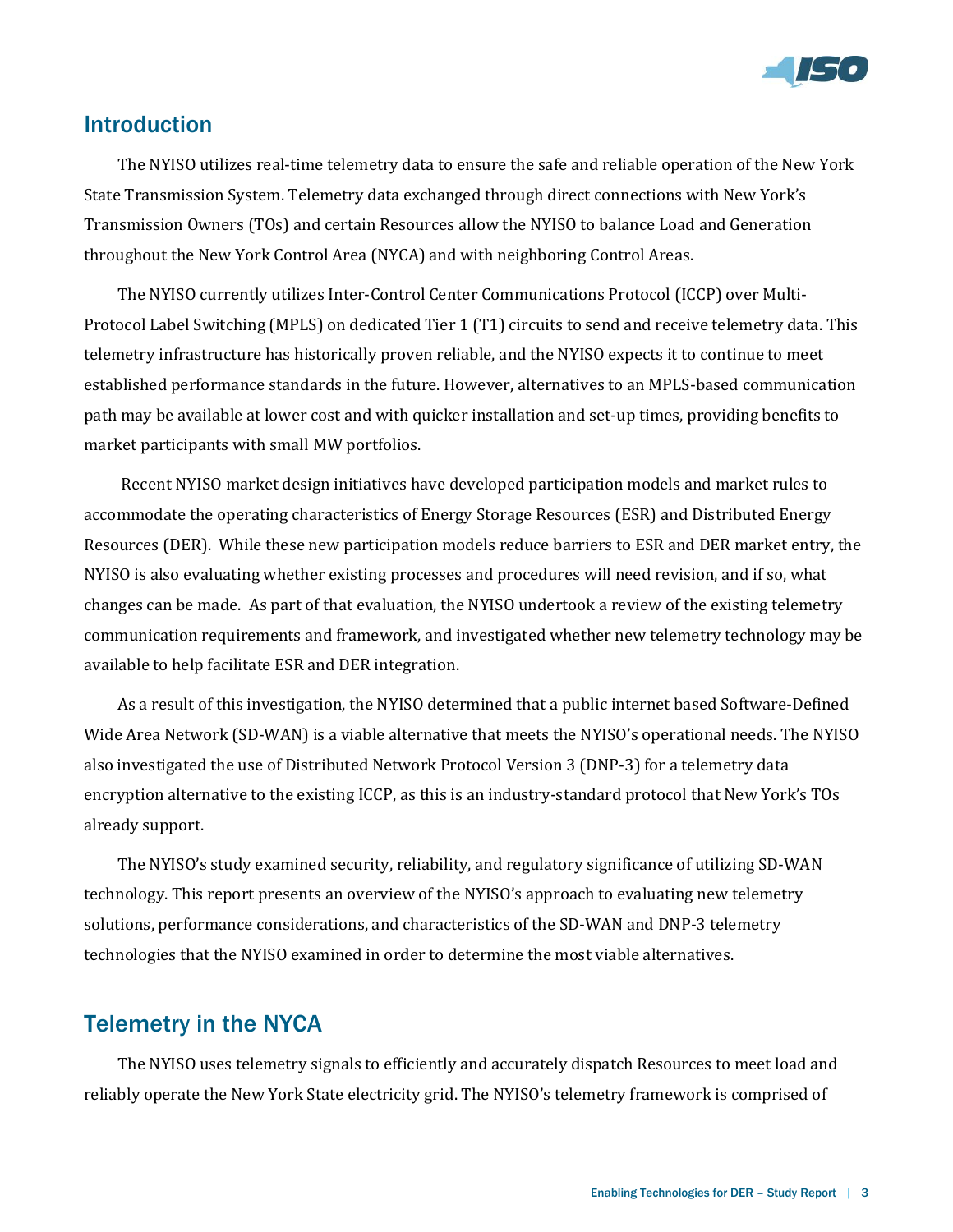

three components: a network layer, an application layer (data protocol), and telemetry data. This evaluation did not address the characteristics of telemetry data (and the associated operational requirements) and Supervisory Control and Data Acquisition (SCADA). Rather, the NYISO evaluated alternatives to the network layer and data protocol components of the telemetry framework.

The network layer can be likened to the transport 'pathway' by which encrypted data may travel from one control center to another. The NYISO currently uses MPLS circuits to link the NYISO and Transmission Owners and certain Resources participating in the NYISO demand response programs. The telemetry data is encrypted and packaged using the Inter-Control Center Communications Protocol (ICCP).

Figure 1: Telemetry and SCADA information remaining unchanged, there are two additions to the NYISO telemetry framework. A new network layer will be SD-WAN, and a new application layer protocol will be DNP-3.



The current telemetry framework is a reliable solution, enabling the NYISO and Transmission Owners to have grid visibility, respond to disturbances, and efficiently meet demand at all times. The telemetry framework enables system operators to manage data and execute reliability functions as needed. Reliable telemetry encryption and communication supports current NYISO initiatives, and will continue to serve a key role in NYISO operations going forward.

# <span id="page-3-0"></span>Reasons for Study

The NYISO and its stakeholders identified potential concerns with applying the existing telemetry framework to ESRs and DER: the time required to establish a telemetry connection, and the cost to establish and maintain that connection (*i.e.* special construction costs). This study outlines the NYISO's approach to evaluating new telemetry technology alternatives that provide reliable and economic communication access to market participants, and that address the identified concerns.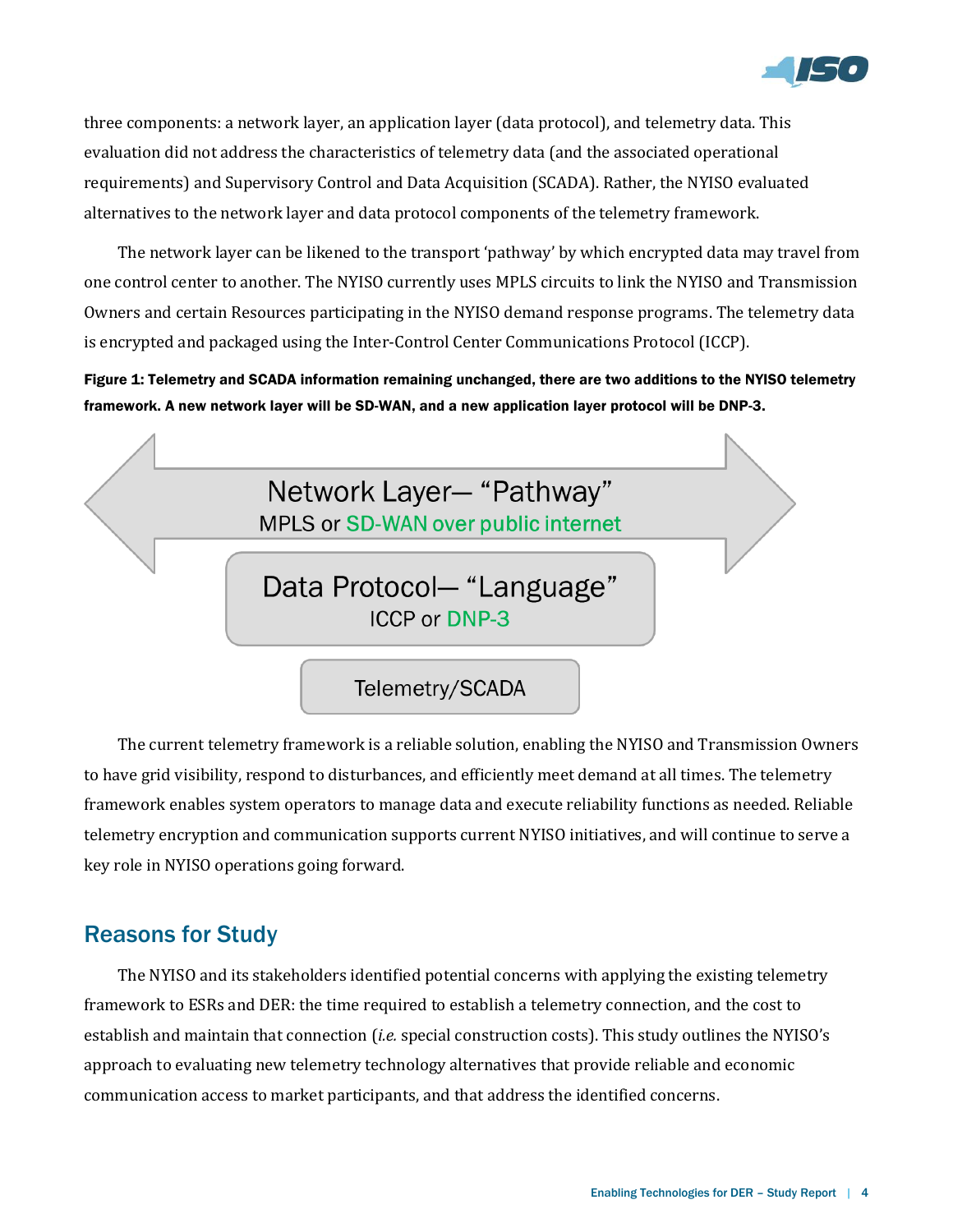

Market participant ESR and DER portfolios are expected to be Aggregations of comparatively smaller sizes (MW) than the central station Resources or Transmission Owners utilizing MPLS and ICCP today. While the NYISO is not aware that the current requirements are a material concern for central station Resources and TOs, ESRs and DER are likely to operate on smaller budgets and with less time required to enter the market. Therefore, telemetry costs and connection timelines take on added significance and may affect ESR and DER market penetration.

The objective of the study was to identify alternatives to the current telemetry framework technologies (*i.e.* MPLS & ICCP) that will provide lower cost options to market participants and maintain reliability in the NYCA. Once the NYISO identifies alternatives the technology will be available to all market participants with small MW portfolios, not just ESR and DER.

# <span id="page-4-0"></span>Considerations for Evaluation

To appropriately evaluate alternatives to the current telemetry framework, the NYISO first identified mandatory requirements regardless of solution type. These criteria reflect the NYISO's operational requirements:

- A scan rate of 6-seconds or faster;
- No greater than a 10-second one-way latency (From NYISO to Resource<sup>1</sup> or Resource to NYISO); and
- No greater than a 20-second round-trip latency (From NYISO to Resource and back to NYISO).

These criteria represent the minimum requirements of telemetry data, and illustrate the NYISO's expectation for the performance of any new telemetry technology alternative. The NYISO also considered:

- Minimization of business and customer impacts.
	- Additional resource burden for the NYISO and market participants to utilize an alternative;
	- Ease of integration into existing NYISO telemetry framework; and
	- Ease of installation and operation for market participants, including installation and configuration time and scalability.
- The range of cost impacts for market participants and for the NYISO to support alternatives, as well as NYISO resourcing to support both MPLS and the alternative.

l <sup>1</sup> Telemetry communication from individual facilities to the NYISO.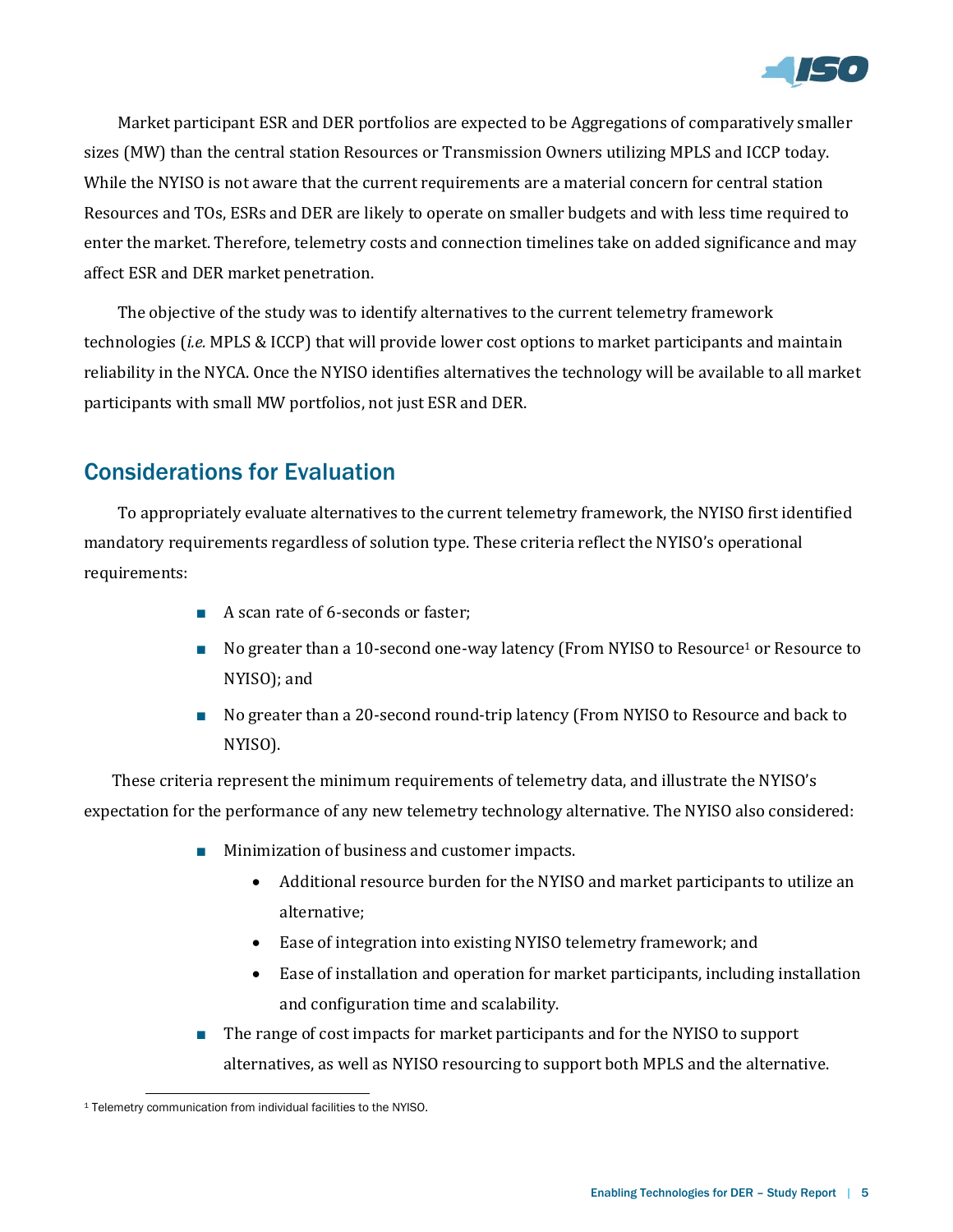

Beyond operational and business criteria considerations, the NYISO also evaluated alternatives for impacts pertaining to the New York Transmission Owners and applicable regulatory entities. The NYISO and TOs work cooperatively to operate the New York State Transmission System. This report is focused on telemetry requirements for communication between resources and the NYISO, but a telemetry solution should meet both the operational and market needs of the NYISO and TOs.

The Joint Utilities of New York are also evaluating the requirements necessary to allow the use of alternative technologies for telemetry communication, and have developed a draft communications and coordination manual that defines operational coordination requirements, including data and information exchanges, between the TO/DSP, NYISO, individual DER, and DER Aggregators to facilitate DER wholesale market participation.<sup>2</sup> The manual also outlines processes for telemetry exchange between the TO/DSP and DER/Aggregator. The NYISO has and will continue to work with the Joint Utilities in the development and testing of new alternative telemetry communication technologies, and will consider feedback provided by the Joint Utilities. The NYISO will include feedback received from the Joint Utilities and all other Transmission Owners in the NYCA to capture appropriate considerations as it continues to evaluate telemetry solutions.

The NYISO assessed the current regulatory landscape as well as standards that are currently being developed as part of its evaluation. For example, proposed NERC reliability standard CIP-012-1, addressing cybersecurity for data communication between control centers, may affect future telemetry communication solutions. Any new alternative telemetry solution will comply with all applicable regulatory standards.

# <span id="page-5-0"></span>Alternatives to be Deployed

### <span id="page-5-1"></span>Software-Defined Wide Area Network

The NYISO has determined that a public internet-based SD-WAN is a viable network layer alternative to MPLS. The NYISO evaluated current telemetry technologies, including the benefits, risks, and mitigation strategies associated with those technologies, and the investigation supports SD-WAN's utilization in the NYISO-administered markets.

SD-WAN does not have the same pedigree for ISO/RTO applications as MPLS, but the NYISO believes that it can sufficiently perform all necessary functions to securely and efficiently communicate telemetry

<sup>-</sup><sup>2</sup> Joint Utilities of New York. *Draft DSP Communications and Coordination Manual*. 2018. [https://jointutilitiesofny.org/wp](https://jointutilitiesofny.org/wp-content/uploads/2018/07/JU-DSP-Communications-and-Coordination-Manual-DRAFT-2.pdf)[content/uploads/2018/07/JU-DSP-Communications-and-Coordination-Manual-DRAFT-2.pdf.](https://jointutilitiesofny.org/wp-content/uploads/2018/07/JU-DSP-Communications-and-Coordination-Manual-DRAFT-2.pdf)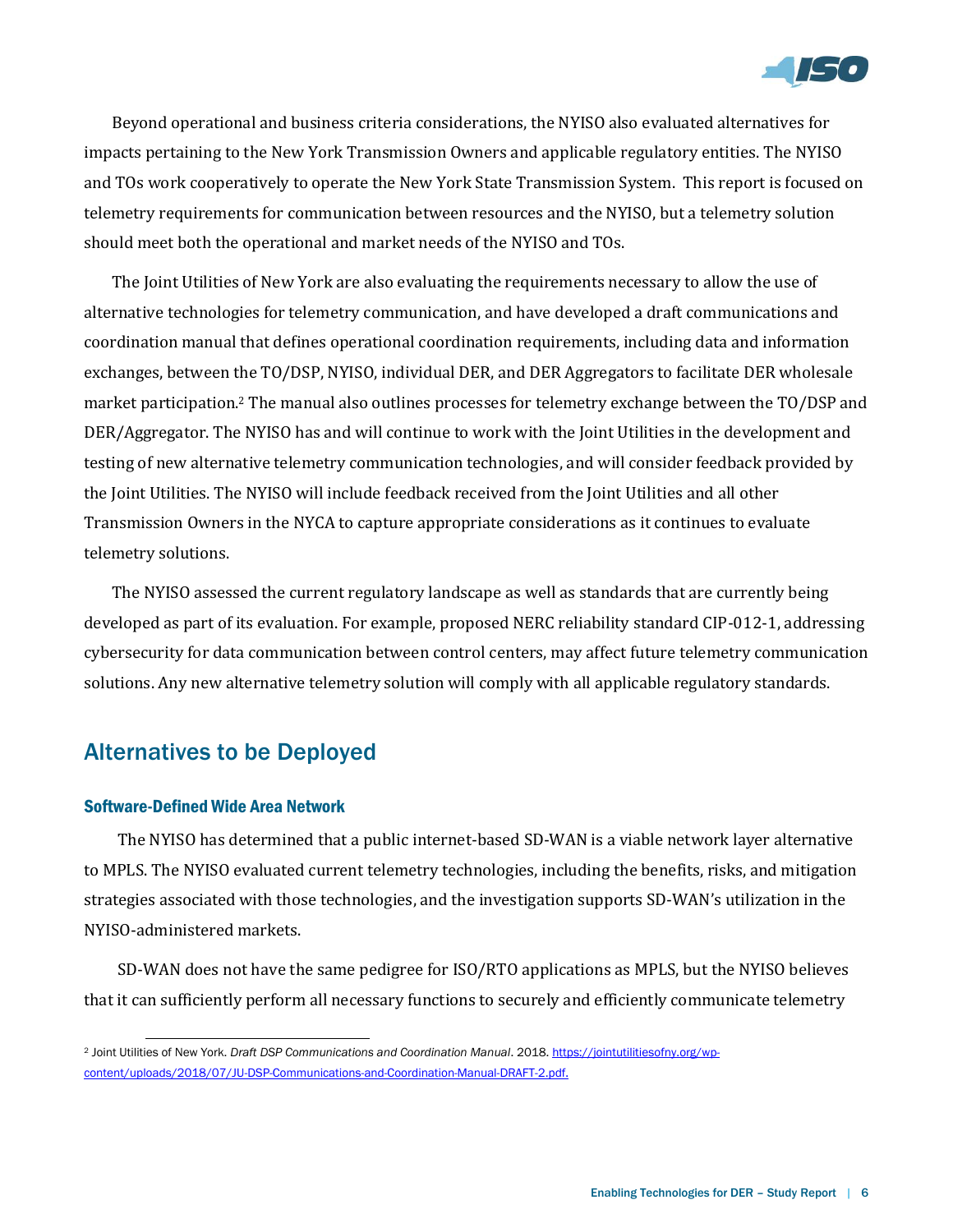

among the NYISO, TOs, and market participants. The NYISO has tested one SD-WAN application as part of the Pilot Program, and has successfully utilized the application to exchange simulated telemetry data in a test environment. The NYISO expected to have similar successes in the production environment with an SD-WAN solution.

The SD-WAN technology and applicable software can be installed and connected in a matter of weeks, making it more dynamic than MPLS installation and connection. The NYISO believes that an SD-WAN solution would cost significantly less to install and maintain than MPLS connections. Based on the limited information reviewed, the NYISO believes the utilization of SD-WAN technology avoids the special construction costs and network maintenance fees associated with MPLS over a dedicated T1 line. As described in the Appendix, an SD-WAN solution has been operational in a different ISO/RTO for a number of years, highlighting some valuable industry experience and use for telemetry communication.

The NYISO does not have experience with SD-WAN applications outside of its Pilot Program, and anticipates the potential for new and different risks with widespread adoption. Identification of these risks help with the assessment of new potential telemetry communication solutions. SD-WAN risks (that may not exist with MPLS) include Internet Service Provider disruptions, loss of public internet infrastructure, and vendor viability risk.

The NYISO continues to evaluate what risks use of public internet may cause, and has developed processes to appropriately integrate this alternative telemetry framework, including assessing business risks, reliability, and security. First, the NYISO anticipates engaging two SD-WAN vendors, which will provide redundancy and mitigate some business risks and enable market participants to establish connections across vendors for added reliability. Additionally, the NYISO has defined an initial set of redundancy thresholds with corresponding requirements for connections using SD-WAN and conventional MPLS technologies. The redundancy thresholds are intended to provide more reliable and secure connections. Finally, the NYISO proposes to establish a simultaneous connection threshold for market participants with portfolios of certain sizes in order to prevent critical losses.

A portfolio or resource must maintain connection to the NYISO through the proposed redundancies as described in Figure 2. These redundancy thresholds are based on the NYISO's initial evaluation of existing public internet-based telemetry solutions in other ISOs and review of potential MW contingencies. The redundancy requirements will limit the potential of losing significant MW operations due to the failure of a single endpoint connection failure. These thresholds may be reevaluated on an ongoing basis, depending on the SD-WAN solution(s) utilized, stakeholder engagement, and performance quality of technology types selected.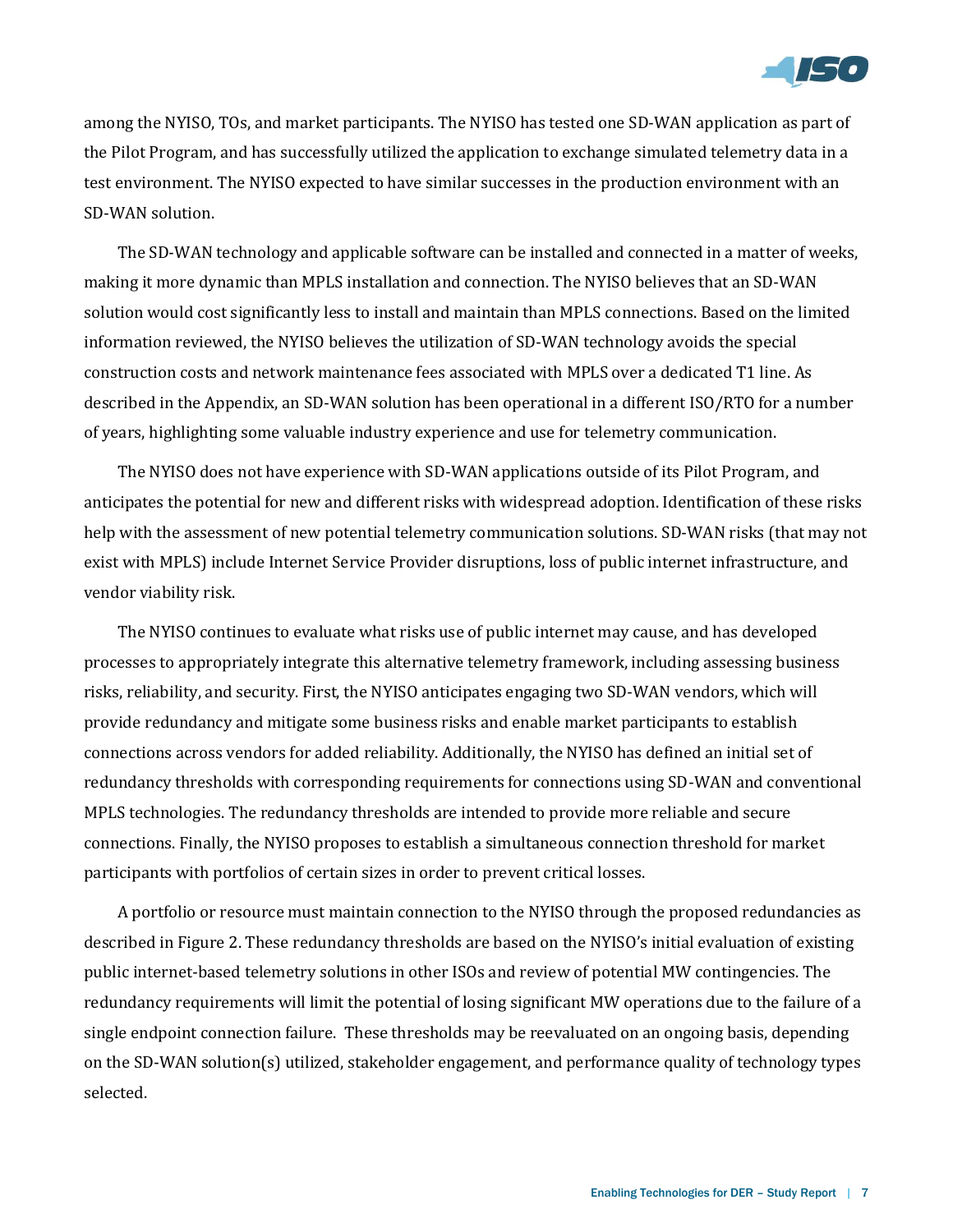

Figure 2: There are unique redundancies associated with SD-WAN and MPLS based on market participant portfolio size. 100 MW or greater may not be managed using an SD-WAN — less than 100 MW of a market participant's portfolio may be managed using SD-WAN. One MPLS connection implies redundancy to both NYISO control centers via one vendor.

| <b>Market Participant Portfolio</b> | <b>SD-WAN</b>                                                                                                                                                                                    | <b>MPLS</b>              |
|-------------------------------------|--------------------------------------------------------------------------------------------------------------------------------------------------------------------------------------------------|--------------------------|
| X < 25MW                            | Single Internet Service Provider supporting one<br>gateway for one SD-WAN                                                                                                                        | <b>One MPLS circuit</b>  |
| 25MW≤X<100MW                        | Two Internet Service Providers supporting two<br>gateways for one SD-WAN vendor<br>Market participant may elect to also<br>i.<br>establish a connection with a secondary<br><b>SD-WAN vendor</b> | <b>One MPLS circuit</b>  |
| $X \geq 100$ MW                     | SD-WAN not available option for<br>communication with NYISO                                                                                                                                      | <b>Two MPLS circuits</b> |

### <span id="page-7-0"></span>Distributed Network Protocol Version 3

The NYISO's evaluation also determined that Distributed Network Protocol Version 3 (DNP-3) is a viable alternative to ICCP for the application layer data protocol. DNP-3 is an industry standard application layer protocol, and the viability of DNP-3 has been demonstrated through the current and historic use of the protocol by the New York TOs to communicate with Resources. Going forward, the NYISO will support the DNP-3 protocol use by market participants beginning after the implementation of the NYISO's DER participation model. DNP-3 will expand the options available to the market for telemetry communication, and will align with a protocol that is currently used by the TOs.

### <span id="page-7-1"></span>Summary and Conclusions

Telemetry communication serves a crucial role in the reliable operation of the New York State electric system. The NYISO has historically used MPLS and ICCP, but as the markets evolve, so too should the communication infrastructure.

The NYISO believes that public internet-based SD-WAN will provide adequate performance, security, and reliability, and will help mitigate the initial installation costs and timeline challenges of MPLS for certain wholesale market participants, reducing barriers to entry while maintaining acceptable levels of reliability. The NYISO will also support the integration of the DNP-3 protocol as an option for market participants.

The SD-WAN solution is expected to meet the established security, latency, availability, and data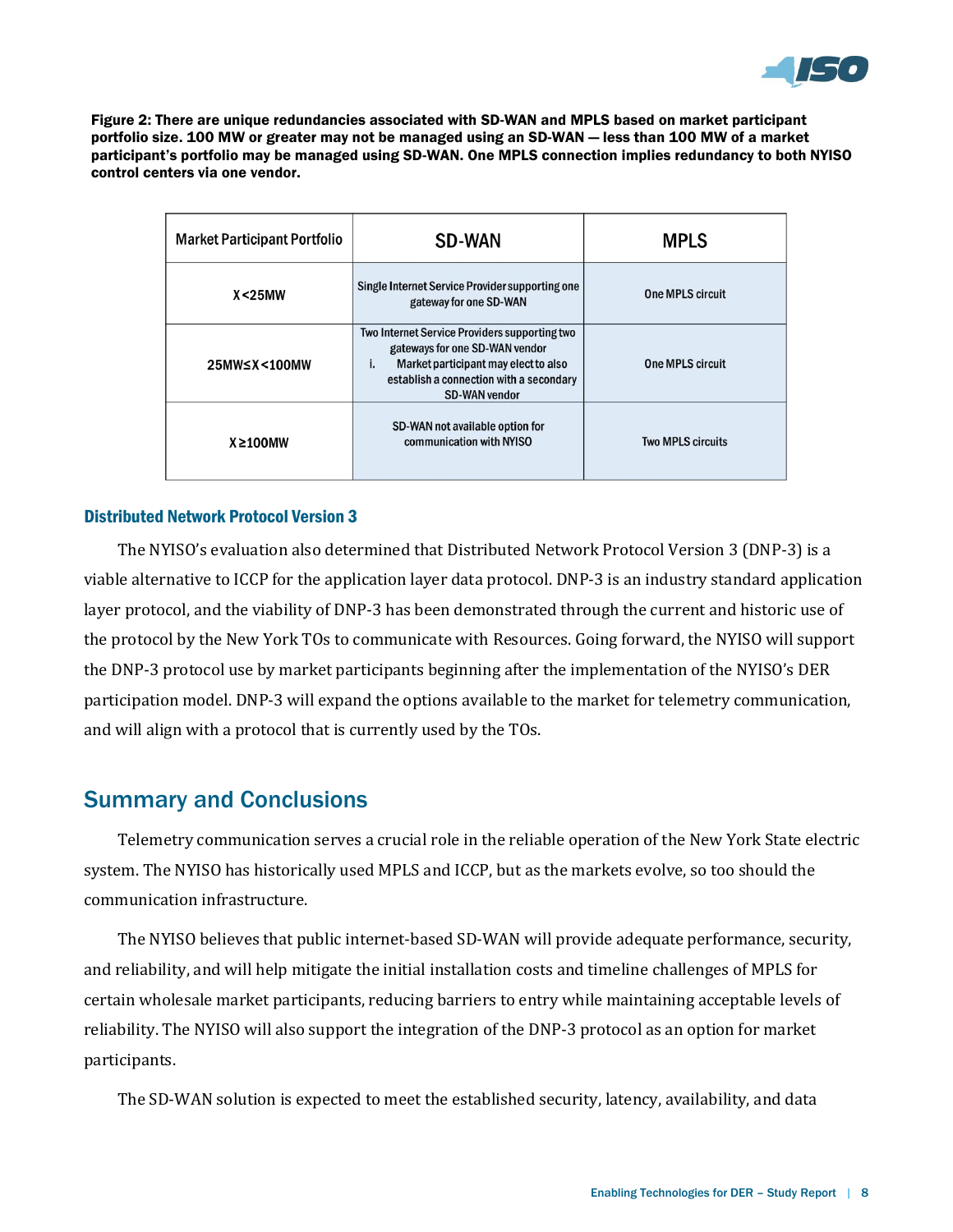

quality requirements. The NYISO will work with market participants to implement telemetry infrastructure consistent with any future regulatory requirements and/or reliability standards. However, and in light of the NYISO's limited experience with the technology, market participant use of SD-WAN will be limited based on portfolio size as described in Figure 2. Further, the NYISO anticipates identifying and supporting two vendors of SD-WAN in the market to provide opportunities for market participants seeking added reliability through more than one connection. The SD-WAN and DNP-3 alternatives will be available options to all market participants, not just ESR and DER.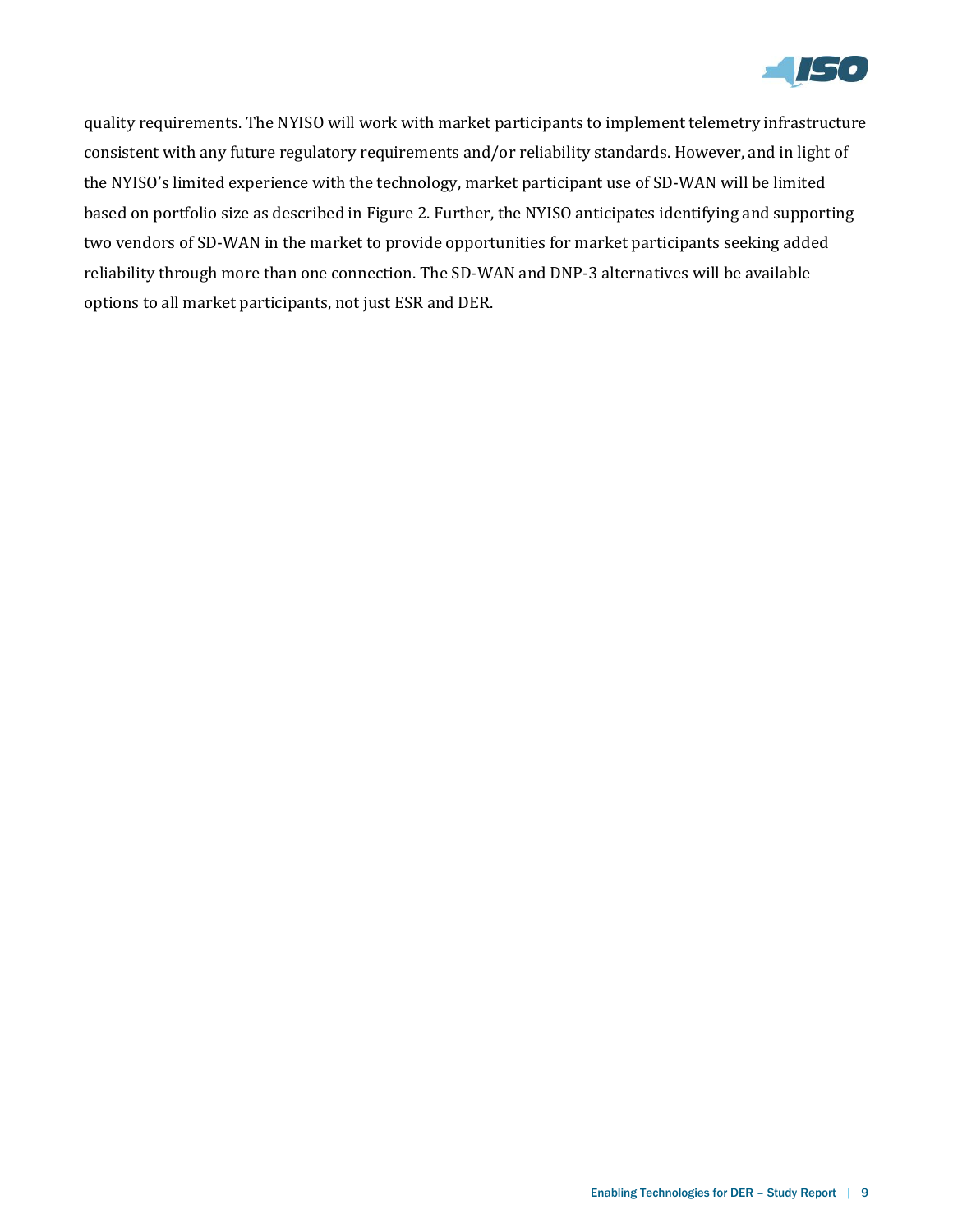

### <span id="page-9-0"></span>**References**

These materials are intended to provide background and additional information on matters discussed in this report

California Independent System Operator. *Business Practice Manual for Direct Telemetry*. 2018. [https://bpmcm.caiso.com/Pages/BPMDetails.aspx?BPM=Direct Telemetry](https://bpmcm.caiso.com/Pages/BPMDetails.aspx?BPM=Direct%20Telemetry)

Cisco. "What is SD-WAN?" 2019. [https://www.cisco.com/c/en/us/solutions/enterprise-networks/sd](https://www.cisco.com/c/en/us/solutions/enterprise-networks/sd-wan/what-is-sd-wan.html)[wan/what-is-sd-wan.html](https://www.cisco.com/c/en/us/solutions/enterprise-networks/sd-wan/what-is-sd-wan.html)

Dispersive TechnologiesTM. "Empower the Grid." 2018.

[https://cdn2.hubspot.net/hubfs/5196751/Dispersivenetworks\\_January2019/Docs/D18\\_SO\\_CriticalInf.pdf](https://cdn2.hubspot.net/hubfs/5196751/Dispersivenetworks_January2019/Docs/D18_SO_CriticalInf.pdf)

Electric Power Research Institute. "The Communication Networks Guidebook for Intelligent Transmission Systems." 2009. [https://www.epri.com/#/pages/product/000000000001017848/?lang=en-](https://www.epri.com/#/pages/product/000000000001017848/?lang=en-US)[US](https://www.epri.com/#/pages/product/000000000001017848/?lang=en-US)

Electric Power Research Institute. "Low-Cost Telemetry for Mass Market Demand Response: Market Study and Alternatives for Lower Telemetry Costs" 2019.

<https://www.epri.com/#/pages/product/000000003002015273/?lang=en-US>

\*Federal Energy Regulatory Commission. Technical Conference Regarding Reliability of the BulkPower System, Docket No. AD19-13-000. June 27<sup>th</sup>, 2019. <http://ferc.capitolconnection.org/>

\*Visit video specific to this date located at the web address provided

ISO/RTO Council June 24th 2019 Comments, Docket No. RM18-20-000 https://nyisoviewer.etariff.biz/ViewerDocLibrary//Filing/Filing1486/Attachments/RM18- 20%20Comments%20of%20the%20ISO%20RTO%20Council.pdf

Joint Utilities of New York. *Draft DSP Communications and Coordination Manual*. 2018. [https://jointutilitiesofny.org/wp-content/uploads/2018/07/JU-DSP-Communications-and-Coordination-](https://jointutilitiesofny.org/wp-content/uploads/2018/07/JU-DSP-Communications-and-Coordination-Manual-DRAFT-2.pdf)[Manual-DRAFT-2.pdf](https://jointutilitiesofny.org/wp-content/uploads/2018/07/JU-DSP-Communications-and-Coordination-Manual-DRAFT-2.pdf)

New York State Department of Public Service. *New York State Standardized Interconnection Requirements and Application Process for New Distributed Generators and Energy Storage Systems 5 MW or Less Connected in Parallel with Utility Distribution Systems*. 2018.

[http://www3.dps.ny.gov/W/PSCWeb.nsf/96f0fec0b45a3c6485257688006a701a/dcf68efca391ad608525](http://www3.dps.ny.gov/W/PSCWeb.nsf/96f0fec0b45a3c6485257688006a701a/dcf68efca391ad6085257687006f396b/$FILE/October%20SIR%20Appendix%20A%20-%20Final%2010-3-18.pdf) [7687006f396b/\\$FILE/October%20SIR%20Appendix%20A%20-%20Final%2010-3-18.pdf](http://www3.dps.ny.gov/W/PSCWeb.nsf/96f0fec0b45a3c6485257688006a701a/dcf68efca391ad6085257687006f396b/$FILE/October%20SIR%20Appendix%20A%20-%20Final%2010-3-18.pdf)

North American Electric Reliability Corporation. *Critical Infrastructure Protection-012-1- Cyber*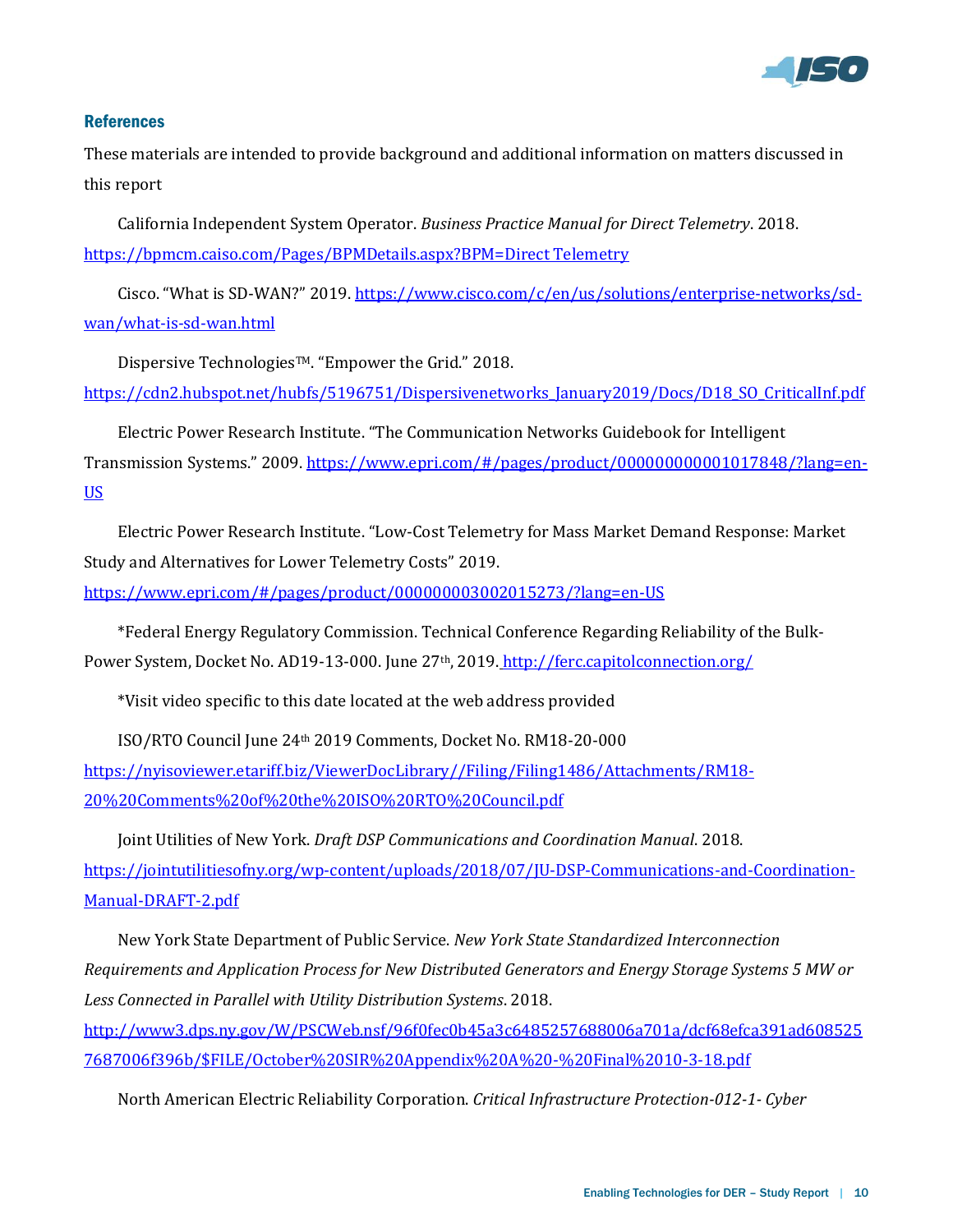

*Security- Communications between Control Centers*. (Draft Standard)

[https://www.nerc.com/\\_layouts/15/PrintStandard.aspx?standardnumber=CIP-012-](https://www.nerc.com/_layouts/15/PrintStandard.aspx?standardnumber=CIP-012-1&title=%20Cyber%20Security%20%c3%a2%c2%80%c2%93%20Communications%20between%20Control%20Centers&jurisdiction=null) [1&title=%20Cyber%20Security%20%c3%a2%c2%80%c2%93%20Communications%20between%20Con](https://www.nerc.com/_layouts/15/PrintStandard.aspx?standardnumber=CIP-012-1&title=%20Cyber%20Security%20%c3%a2%c2%80%c2%93%20Communications%20between%20Control%20Centers&jurisdiction=null) [trol%20Centers&jurisdiction=null](https://www.nerc.com/_layouts/15/PrintStandard.aspx?standardnumber=CIP-012-1&title=%20Cyber%20Security%20%c3%a2%c2%80%c2%93%20Communications%20between%20Control%20Centers&jurisdiction=null)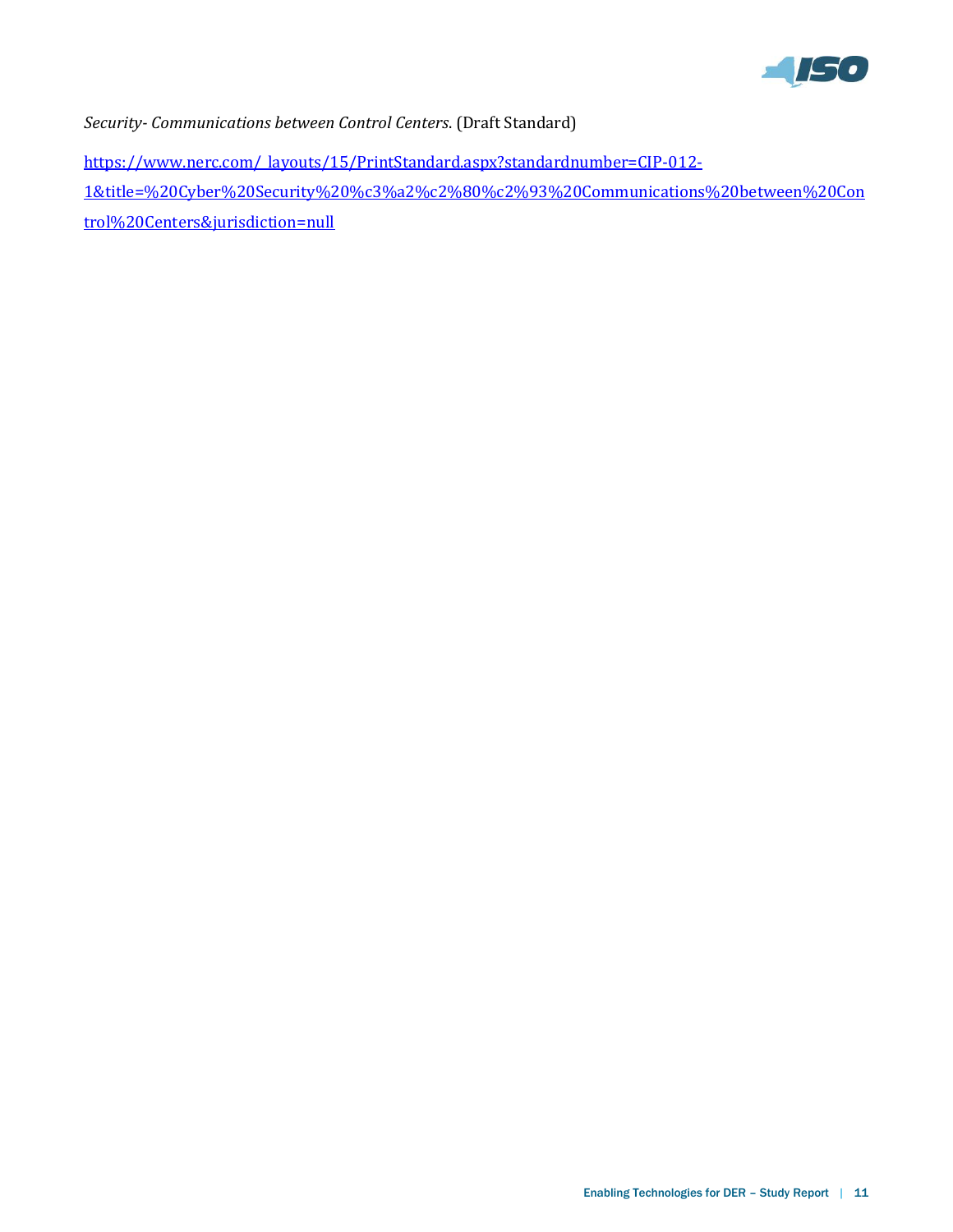

# <span id="page-11-0"></span>Appendix: Additional Background and Technical Information

### <span id="page-11-1"></span>Study Scope & Background

The NYISO telemetry communication framework is essential to reliably operating the electric grid. The NYISO's proposed DER participation model will provide additional flexibility to Aggregators providing telemetry to the NYISO.

Figure 1: NYISO telemetry signals will always be received by the corresponding Transmission Owner with the option of additional direct connection between the market participant and the NYISO.



The NYISO's study focused on two broad concepts: (i) the coordination of data exchange between the market participant and the NYISO, and (ii) the economic and operational implications of utilizing an alternative to the MPLS/ICCP framework. The DER participation model will require market participants to provide a telemetry signal from the Aggregation (as opposed to the individual facilities) to the TO and NYISO. The NYISO's proposed rules will not require the Aggregator and individual facilities to utilize any specific telemetry communication framework within the Aggregation. The NYISO communicating with the Aggregator, rather than the individual facilities, will require less administrative oversight, fewer connections, and more efficient operation. Aggregators may elect a uniform telemetry solution to also communicate with the TO for additional streamlining and potential cost savings. NYISO coordination with New York's TOs may result in additional future efficiencies, as many of the same considerations identified in this report will also be relevant for TO implementation of new telemetry solutions.

It is important to note that the NYISO is not proposing to change the content of telemetry data itself. Rather, the NYISO is proposing to offer alternative network layer and data protocol options. The "network layer" can be thought of as the channel, and is currently MPLS. The "data protocol," or application layer, can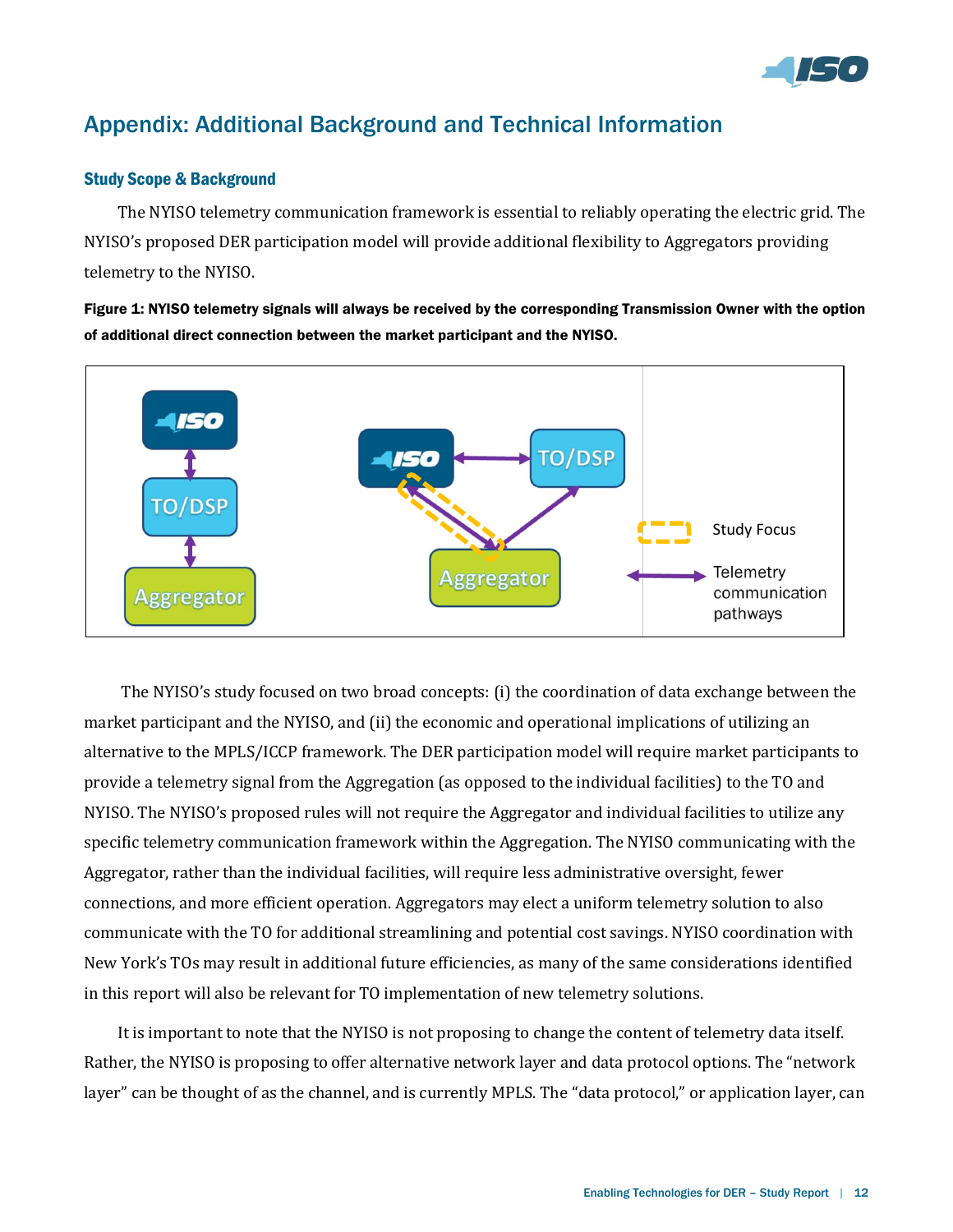

be thought of as the language, and is currently ICCP.

One alternative network layer, as described in the Report, is SD-WAN, and could be used to create a virtual private network controlled primarily by the NYISO. SD-WAN uses public internet or a broadband cloud-based service to connect Resources (or Aggregations) to the TO and NYISO's control centers. The NYISO may use a vendor to manage data on its network and monitor resources, if doing so reduces costs and administrative oversight of a SD-WAN application for the NYISO and market participants.

The NYISO also evaluated an Internet Service Provider Secure Sockets Layer (ISP SSL) option, which is also public internet-based. The NYISO determined that the ISP SSL alternative does not have the same scalability potential as SD-WAN, and presents additional overhead and maintenance concerns. The NYISO decided not to conduct further analysis of this option.

As described in the Report, the NYISO evaluated an alternative telemetry data protocol. DNP-3 is already in use by the New York TOs, and in other regions. As this study focuses primarily on the potential for an alternative network layer (*e.g.,* SD-WAN) the NYISO does not have detailed analysis of additional data protocols.

Resources utilizing an SD-WAN solution will be required to provide telemetry data every six seconds, which is the same granularity provided by existing generators, and to meet the established data security requirements.

### <span id="page-12-0"></span>Other ISO/RTOs Telemetry Frameworks

-

As part of the study, the NYISO reviewed the telemetry frameworks employed by other ISO/RTOs. Like the NYISO, the California Independent System Operator (CAISO) and Pennsylvania Jersey Maryland Interconnection (PJM) have DER participation initiatives that are either in effect or in an advanced stage of development. The information presented in the table below is current as of December 2019, and represents ISO/RTO the requirements for telemetry communication, gathered over a number of years before publication in March 2019.<sup>3</sup>

The table below contains telemetry accuracy, availability, and scan rate requirements for the NYISO, CAISO and PJM. The information used to develop the table was obtained from a technical update published by the Electric Power Research Institute (EPRI), based on interviews and assessments of public materials

<sup>3</sup> Electric Power Research Institute. "Low-Cost Telemetry for Mass Market Demand Response." 2019. <https://www.epri.com/#/pages/product/000000003002015273/?lang=en-US>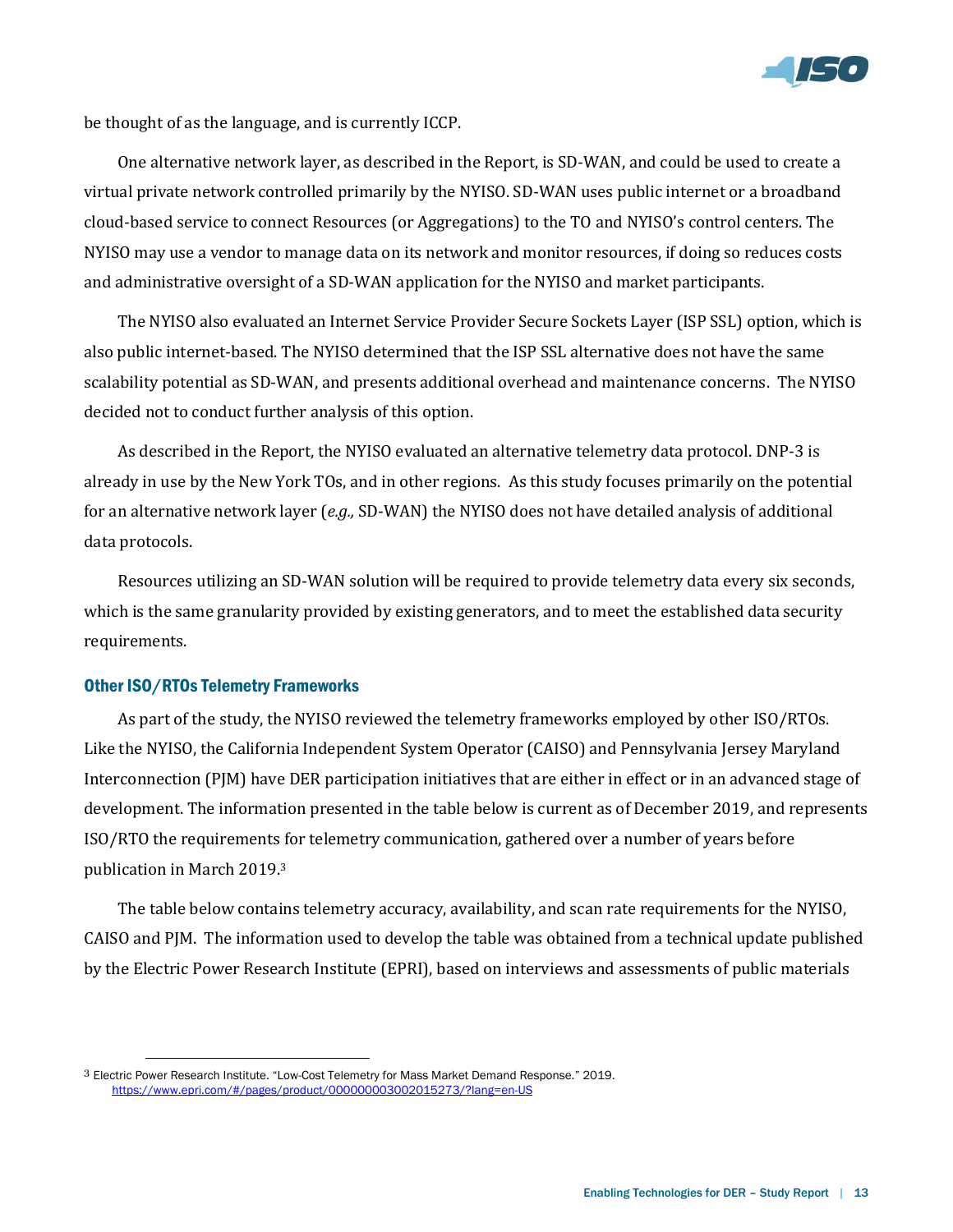

for each ISO/RTO.<sup>4</sup> The intent of the technical update is the same as the NYISO's study: to identify low-cost alternative telemetry mechanisms for performance in the wholesale electric markets.

The information presented by EPRI allows for comparison of scan rate, availability, and accuracy requirements for telemetered data for each ISO/RTO, as well as insight into respective telemetry frameworks utilized.

CAISO and PJM's applicable telemetry requirements indicate that public internet-based telemetry can be a viable alternative to traditional frameworks. Both ISO/RTOs utilize public internet-based telemetry and require more precise data than the NYISO's requirements. The NYISO understands that CAISO currently utilizes a SD-WAN application developed by Dispersive. The Dispersive product supports CAISO's performance requirements, including a four-second scan rate, which is stricter than the NYISO-required scan rate of six seconds. PJM's *Jetstream* is a public-internet based solution (it is not SD-WAN technology) that operates similarly to the CAISO Dispersive network. PJM's *Jetstream* communication framework supports a scan rate of two seconds, which scan rate is more granular than both CAISO and NYISO. In addition to supporting scan rates that are more granular than the NYISO's, the CAISO and PJM alternatives must have a telemetry accuracy requirement of +/- 2%, as compared to the NYISO telemetry accuracy requirement of +/- 5%.

<sup>-</sup><sup>4</sup> Electric Power Research Institute. "Low-Cost Telemetry for Mass Market Demand Response." 2019. <https://www.epri.com/#/pages/product/000000003002015273/?lang=en-US>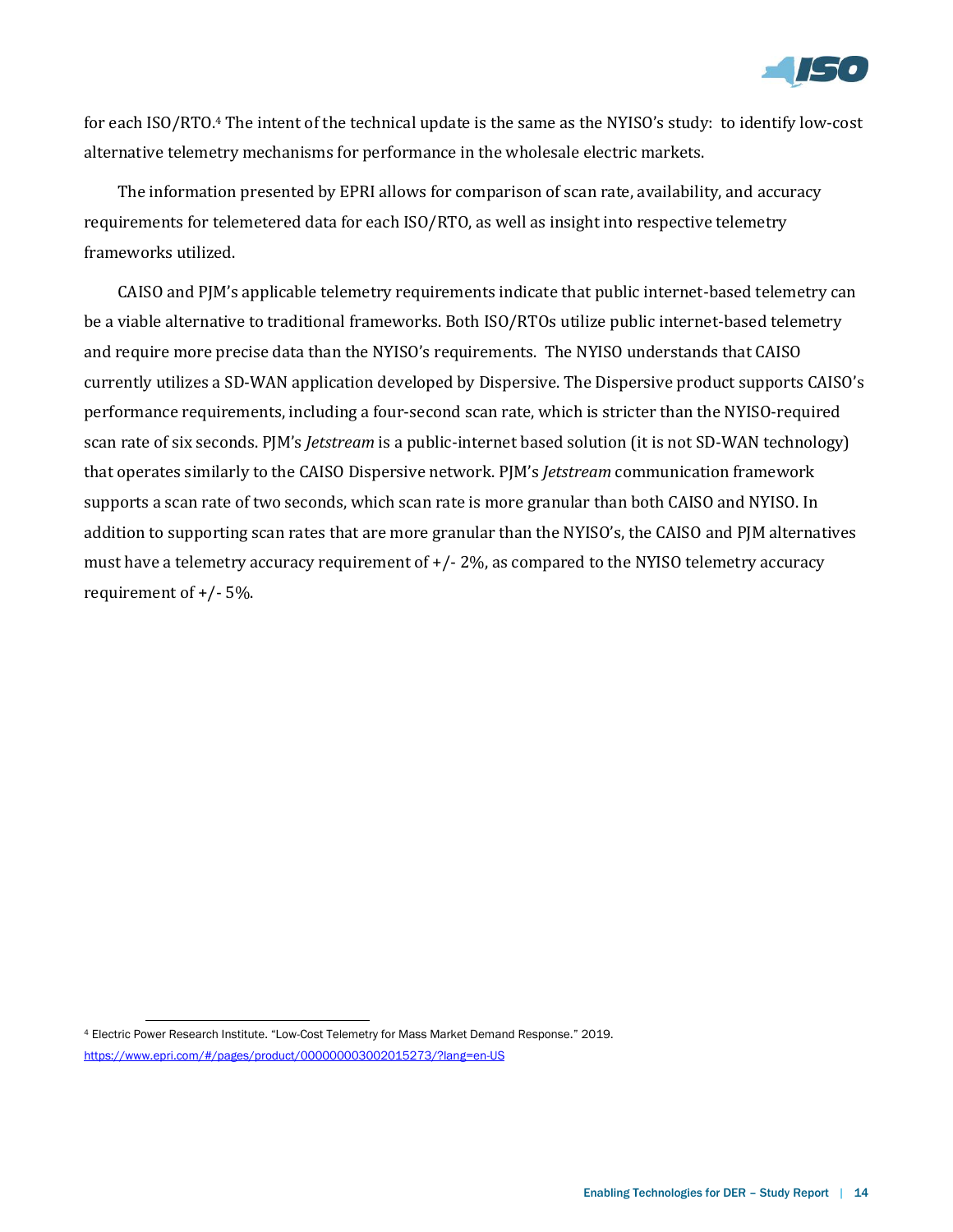

### <span id="page-14-0"></span>Telemetry Requirements in CAISO, PJM, and NYISO<sup>5</sup>

| ISO/RTO                                                 | <b>Network</b>                                                                                                                                                                                                                                                                                                                                        | <b>Operational Telemetry</b><br><b>Requirements</b> |
|---------------------------------------------------------|-------------------------------------------------------------------------------------------------------------------------------------------------------------------------------------------------------------------------------------------------------------------------------------------------------------------------------------------------------|-----------------------------------------------------|
| <b>California Independent System</b><br><b>Operator</b> | Generator-leased T1<br>(1)<br>connection to the ECN from<br>AT&T, requiring a digital<br>certificate; or<br>(2) AT&T-installed AT&T<br>Network Based IP VPN Remote<br>Access (ANIRA) VPN gateway at<br>the generator site to backhaul<br>data over the public internet to<br>the ECN; or<br>(3) Public internet SSL<br>Dispersive CISDN SD-WAN<br>(4) | Scan rate: 4 seconds<br>Accuracy: Load $(+/- 2%)$   |
| <b>New York Independent System</b><br><b>Operator</b>   | T1 connections for both<br>(1)<br>primary and backup<br>capabilities                                                                                                                                                                                                                                                                                  | Scan rate: 6 seconds<br>Accuracy: Load (+/-5%)      |
| Pennsylvania Jersey Maryland<br><b>Interconnection</b>  | (1) PJMnet or Jetstream (ISP) at<br>internet capability                                                                                                                                                                                                                                                                                               | Scan rate: 2 seconds<br>Accuracy: Load $(+/- 2%)$   |

### <span id="page-14-1"></span>Additional Technical Information – Network Layer Solution Types

### <span id="page-14-2"></span>ICCP over MPLS Private Network

l

The NYISO utilizes Multiprotocol Label Switching (MPLS) and Inter-Control Center Communications Protocol (ICCP) for all external telemetry data transfers. The NYISO requires all Resources and TOs to provide redundant pathways through two separate communications carriers. Redundancy mitigates the risk of any potential single points of failure for telemetry communication. Currently, TO and resource

<sup>5</sup> Electric Power Research Institute. "Low-Cost Telemetry for Mass Market Demand Response." 2019. <https://www.epri.com/#/pages/product/000000003002015273/?lang=en-US>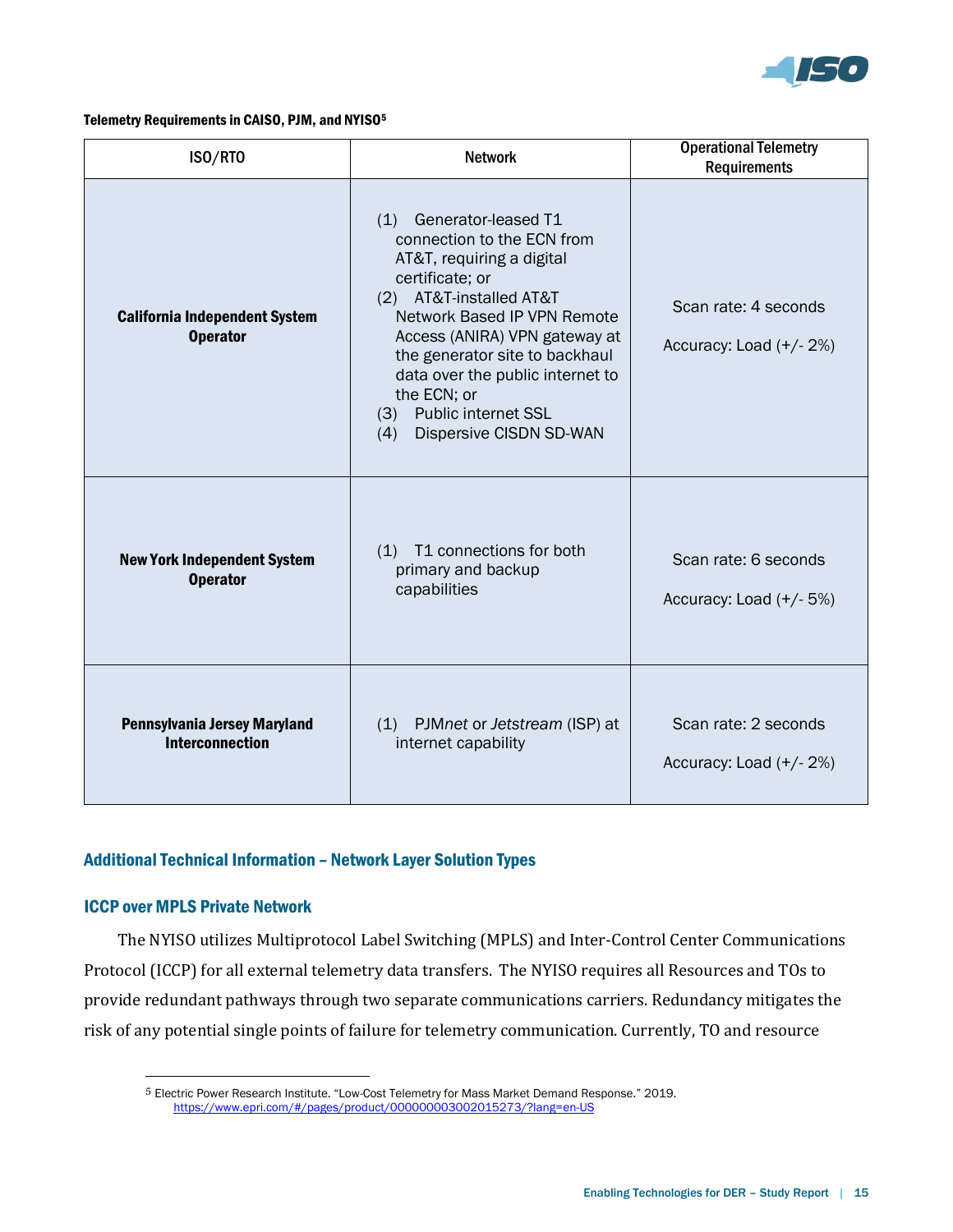

telemetry exchange utilizes unique data protocols and direct connections that may vary depending on TO.

The NYISO requires router-to-router encryption on the MPLS. Encryption standards are periodically reviewed to maintain applicable industry standard(s). Connection to the private NYISO WAN requires installation and maintenance of TCP-IP addresses recognizable by NYISO infrastructure. Interconnection with the NYISO WAN is established through verification, testing, and documentation of the resources connecting to the NYISO network. Resources are responsible for maintenance of direct connections to the NYISO.

### <span id="page-15-0"></span>Software Defined Wide Area Network (SD-WAN)

The primary public internet-based technology that the NYISO examined in this study is SD-WAN. SD-WAN is an internet network similar to the MPLS network, but based in a series of servers that allow for rerouting of information and avoidance of disruptions. With existing communication from resources to TOs and the NYISO, there is interest in exploring potential alternatives to simply adding dedicated private MPLS connections for each new Resource directly connected to the NYISO, such as a DER Aggregator. The NYISO's Pilot Program testing has thus far indicated that SD-WAN architecture would effectively meet the reliability and performance standards met by a dedicated MPLS connection, but does not require each Aggregator establish a new dedicated MPLS, and uses the more readily-accessible public internet for expedient and appropriately encrypted secure connections to the NYISO and TOs. SD-WAN is compatible with cellular, satellite, and broadband networks.

### <span id="page-15-1"></span>Additional Technical Information – Application Layer Telemetry Protocols

Establishing telemetry communication with Resources requires the standardization and adoption of appropriate protocols. The NYISO evaluated alternatives to find a cost effective, technologically scalable solution capable of upholding performance requirements for telemetry. The NYISO currently utilizes, and will continue to support ICCP for existing and future resource telemetry connections. The NYISO has also identified DNP-3 as a viable alternative to ICCP. ICCP is a control center-specific telemetry protocol, and is designed for grid-based communications, while DNP-3 is a protocol more commonly utilized by TOs for telemetry exchange with Resources.

#### <span id="page-15-2"></span>ICCP

The ICCP protocol is commonly utilized for metering system communication, energy management system applications, and general inter-control center communications. From a technical perspective, ICCP implements quality attributes that specify the source of data received, whether entered manually, estimated, telemetered, or calculated. Additionally, ICCP specifies the quality of data received as valid, invalid, held, or suspect, with configurations and parameters developed based on specific needs. Generally,